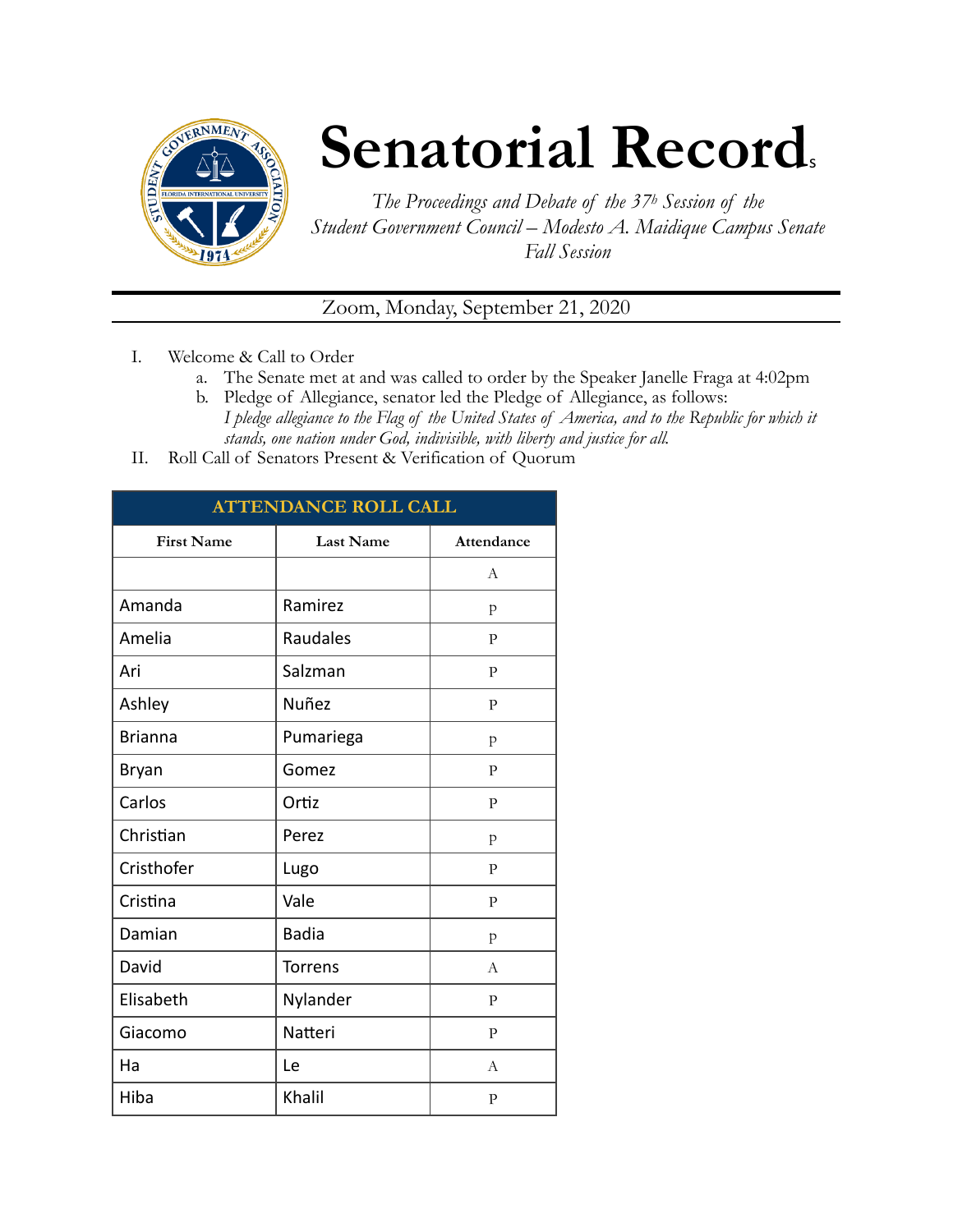| Isabela               | Llop           | $\mathbf{P}$                        |
|-----------------------|----------------|-------------------------------------|
| Ivette                | <b>Borges</b>  | $\mathbf{P}$                        |
| James                 | Magee          | $\mathbf{P}$                        |
| Janelle               | Fraga          | ${\bf P}$                           |
| Jocelyn               | Correa         | p                                   |
| Jordan Morejon        | Castelli       | $\mathbf{P}$                        |
| Julio                 | <b>Burgos</b>  | $\mathbf{P}$                        |
| Kamila                | Fernandez      | p                                   |
| Karla Sofia           | Perez          | p                                   |
| Kristina              | Kuhdiakova     | ${\bf P}$                           |
| Marilyn               | Gonzalez       | $\mathbf{P}$                        |
| Nicholas              | Pastrana       | $\mathbf{P}$                        |
| Nitya                 | Ramalingam     | $\mathbf{P}$                        |
| Rafael                | Vasquez        | $\mathbf{P}$                        |
| Salma                 | Atassi         | $\mathbf{P}$                        |
| Sandro                | Alvarez        | $\mathbf{P}$                        |
| Sergio                | Reyes          | p                                   |
| Shahnawaz             | Rafi           | $\mathbf{P}$                        |
| Sophonie              | Rosier         | ${\bf P}$                           |
| <b>VACANT</b>         | <b>VACANT</b>  |                                     |
| <b>VACANT</b>         | <b>VACANT</b>  |                                     |
| <b>SENATE SEATS</b>   | 37             |                                     |
| <b>VACANT SEATS</b>   | $\overline{2}$ |                                     |
| <b>SENATORS</b>       |                | <b>QUORUM</b><br><b>ESTABLISHED</b> |
| <b>PRESENT</b>        | 30             |                                     |
| <b>AMT FOR QUORUM</b> | 18             |                                     |

III. Approval of the Minutes from September 14, 2020

- a. senator nylander moves to approve last senates minutes, senator ramirez seconds. motion passes
- IV. Adoption of the Agenda
	- a. senator nylander moves to adopt todays agenda, senator gonzalez seconds. motion passes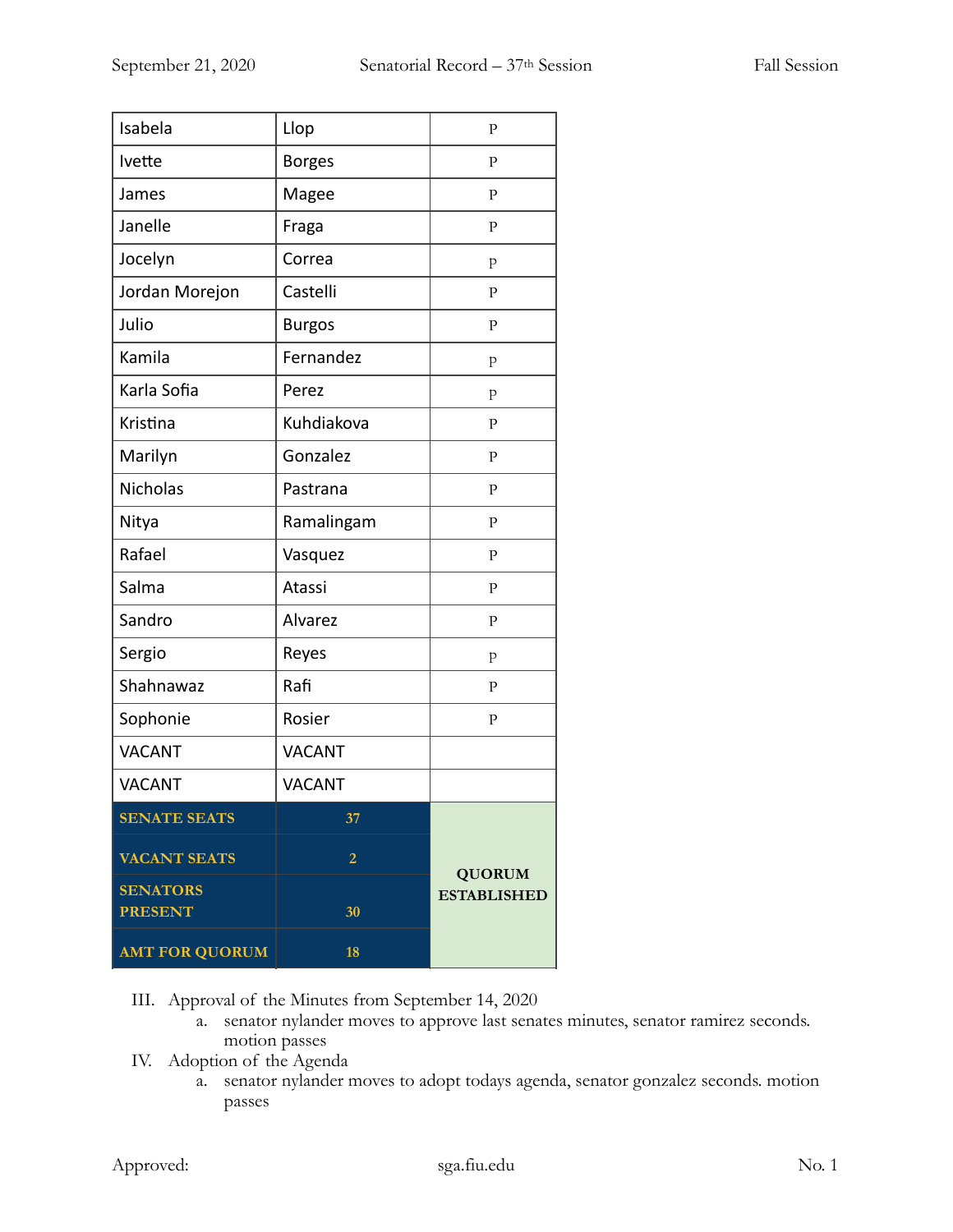- b. senator llop entered the meetin
- V. Invited Speakers
	- a. Council for Student Organizations Report Nathalie Matas
		- i. speaker pro temp gomez moves to extend discussion period by 2 minutes, senator nylander seconds. motion passes.
		- ii. senator ramirez moves to extend discussion by 1 minute, senator nunez seconds. motion passes.
- VI. Committee Reports
	- a. Finance Committee
		- i. If you have any questions, please contact sgafinance  $(a)$  fiu.edu
	- b. Rules, Legislation, and Judiciary Committee
		- i. statutes will be updated and edited when things are approved and passed in senate.
		- ii. If you have any questions, please contact sgarules@fiu.edu
	- c. Operational Review Committee
		- i. If you have any questions, please contact sgaorc@fiu.edu
	- d. Internal Affairs Committee
		- i. office hours must be monday-friday 8:30am-7pm. hours over the weekend will not count
		- ii. please review code of ethics
		- iii. working on new bill for consequences for office hour infringements for executive board.

Senator Khudiakova entered the meeting at 4:22pm

 new program will be sent to senators to help keep track of requirements and duties. the first one is due on Oct 16 and it will be due on Panther Connect

p.o.p for senator pastrana at 4:25pm

iv. If you have any questions, please contact sgainternal@fiu.edu

- e. Student Advocacy Committee
	- i. reminder to please reach out to deans.
	- ii. nov 6 or nov 13 are dates being provided for possible meeting dates with deans.
	- iii. If you have any questions, please contact sgaadvocacy@fiu.edu
- f. Graduate and Professional Students Committee
	- i. working diligently on in depth graduate student survey mentioned last senate.
	- ii. If you have any questions, please contact GPSCchair@fiu.edu
- g. Mental Health Ad Hoc Committee
	- i. want to create a mental health survey for students to see how everyone is doing with all the changes in the world including but not limited to distance learning
	- ii. looking for posts for an SGA mental health instagram highlight reel.
	- iii. If you have any questions, please contact sgahealth $@$ fiu.edu
- VII. Executive Board Reports
	- a. Senate Speaker Fraga
		- i. Senator Retreat
			- 1. If you haven't already, please vote on the doodle sent on Friday!
		- ii. Point of Personal Privilege Protocol
		- iii. Food Drive
		- iv. What do you need help with?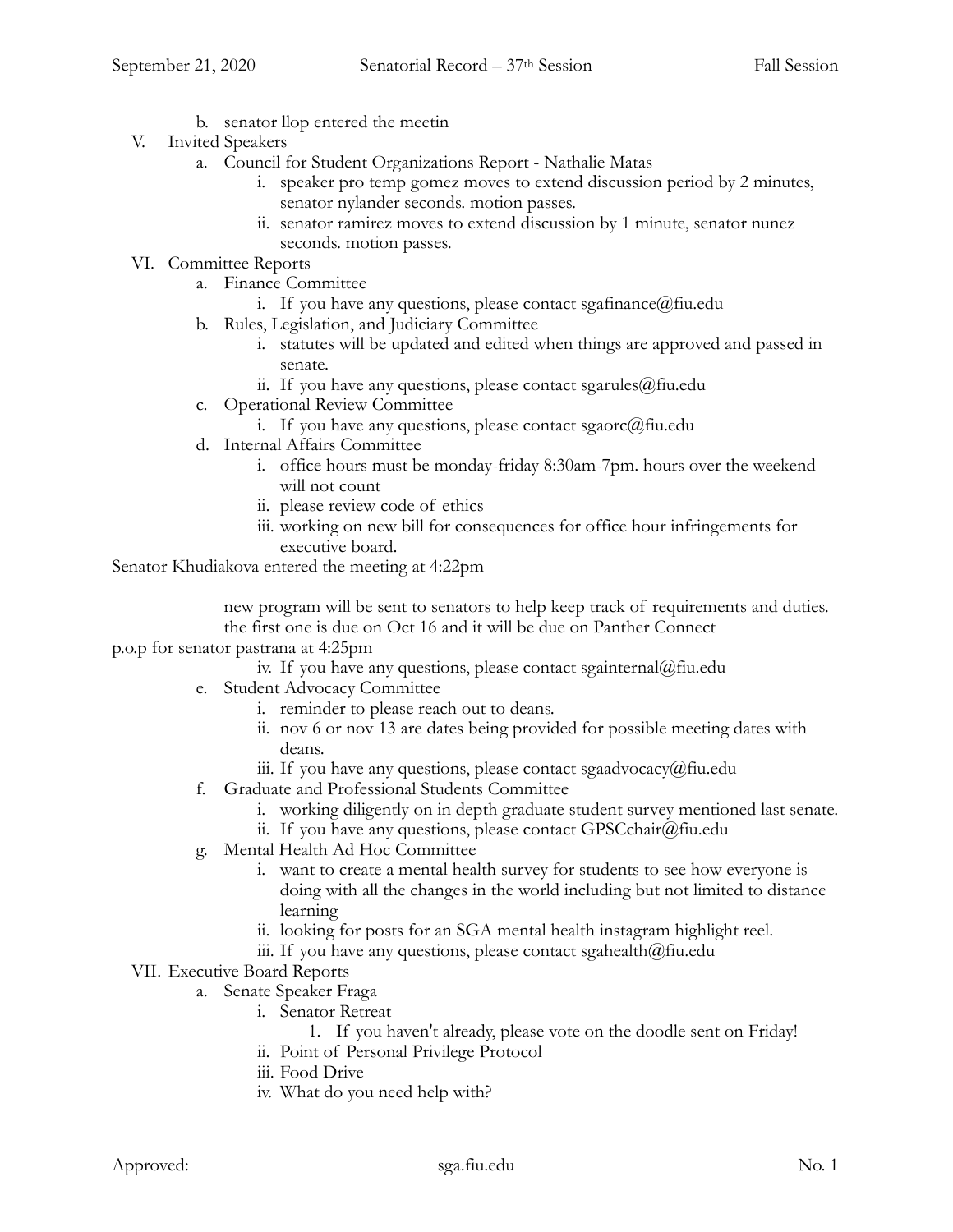- i. If you have any questions, please email  $sgaspeaker(\mathcal{Q})$  fiu.edu
- ii. senator vale moves to go into unfinished business, senator reyes seconds. motion passes
- iii. point of privilege for senator lugo at 5:05pm
- a. Speaker Pro Tempore Gomez
	- iv. keeping cameras on in zoom is paramount
	- v. we need to open housing senator spot
	- vi. MBUS resolution is coming up this senate
	- vii. If you have any questions, please email sgaprotemp@fiu.edu
- b. President Valdes
	- i. If you have any questions, please email sgapres $@$ fiu.edu
- c. Vice President Ibarria
	- i. if you have any questions, please email sgavp@fiu.edu
- d. Comptroller Rubido
	- i. updates on budget have been given so we have a better idea of how our budget will be
	- ii. we are trying to be as prudent as possible in order to maintain a safe level of cushion for the budget
	- iii. while we can spend money now, there are new restrictions which require us to work very closely with our advisors.
	- iv. variance report for A&S has been created.
	- v. budget process will beginning planning in october
	- vi. If you have any questions, please email sgacomptroll $@$ fiu.edu

POP Sergio Reyes 5:09, retunred 5:12pm

POP Senator Atassi 5:11 pm, returned at 5:14pm

- e. Chief Justice De La Osa
	- i. If you have any questions, please email sgajud@fiu.edu
- VIII.Special Orders
	- a. none
- IX. Vetoed Legislation
	- a. none
- X. Second Readings
	- a. none
- XI. Unfinished Business
	- a. Confirmation for Deputy Chief of Staff
		- i. Paola Cadena
		- ii. senator lugo moves to extend Q&A by 2 minutes. senator perez seconds. motion passes
		- iii. senator khalil moves to enter 5 minute discussion period, senator nyalnder seconds. motion passes.
		- iv. senator nunez moves to end discussion, senator reyes seconds
		- v. senator lugo moves to go into voting, senator nylander seconds. motion passes

senator vale returned from point of privilege at 5:03pm point of privilege for senator karla perez

senator lugo moves to vote by unanimous consent, senator nylander seconds.

Paola cadena is confirmed.

XII. New Business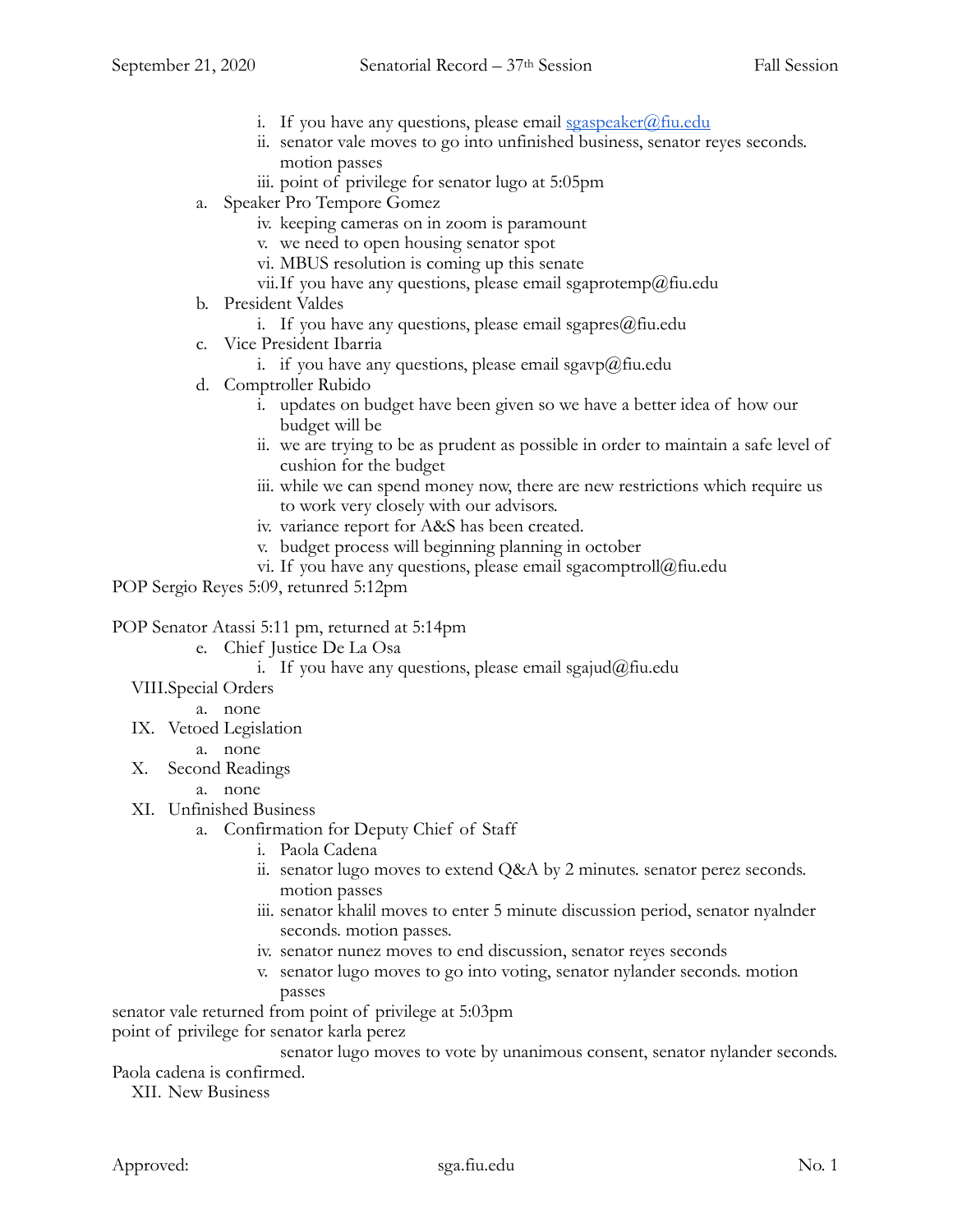- a. speaker fraga moves to open the housing senator seat. senator ortiz seconds. motion passes
- b. SB 3709 A Bill to Reform the Guidelines for the Position of Legislative Aides for the MMC Statutes
	- i. senator ramirez moves to extend q&a period by 5 minutes. senator perez seconds. motion passes.
	- ii. senator ramirez moves to extend q&a by 1 minute, senator nunez seconds. motion passes.
	- iii. senator ortiz moves to enter 5 minutes discussion, senator nunez seconds. motion passes
	- iv. speaker pro temp gomez moves to close discussion, senator rosier seconds. motion passes
	- v. speaker pro temp gomez moves to add a part above subsection 4 that states the CA coordinator will be responsible for keeping track of the CA requirements. senator ramirez seconds
	- vi. senator nunez moves to add amendment in subsection 3 adding "the CA and the speaker must be notified" senator pastrana seconds

vii.senator otriz moves to bypass second reading, senator lugo seconds viii.senator ortiz moves to go into voting. senator nunez seconds. motion passes

- ix. senator ortiz moves to vote by unanimous consent, senator lugo seconds. motion passes.
- x. SB 3709 passes
- c. SR 3704 A Resolution in Support of Creating an SGA-Sponsored Survey to Gauge Student Support for the MBUS Transportation Initiative
	- i. speaker pro temp gomez moves to enter 5 minute discussion, senator ortiz seconds. motion passes
	- ii. senator nunez moves to make an amendment by adding that the survey is intended for events after everyone gets back to campus normally.
	- iii. speaker pro temp gomez moves to enter a 2 minute discussion, senator ramirez seconds. motion passes
	- iv. senator vale moves to extend senate by 10 minutes, senator ortiz seconds
	- v. senator salzman moves to bypass seconds reading, senator vale seconds.
	- vi. senator salzman moves to go tinto voting, senator vale seconds. motion passes

vii.senator lugo moves to vote by unanimous consent, motion fails.

| <b>VOTE ON</b>    |                  |              |             |        |
|-------------------|------------------|--------------|-------------|--------|
| <b>First Name</b> | <b>Last Name</b> | Attendance   | <b>Vote</b> | Reason |
|                   |                  | А            |             |        |
| Amanda            | Ramirez          | $\mathbf{P}$ | Y           |        |
| Amelia            | Raudales         | P            |             |        |
| Ari               | Salzman          | P            | Y           |        |
| Ashley            | Nuñez            | $\mathbf{P}$ | Υ           |        |
| <b>Brianna</b>    | Pumariega        | A            |             |        |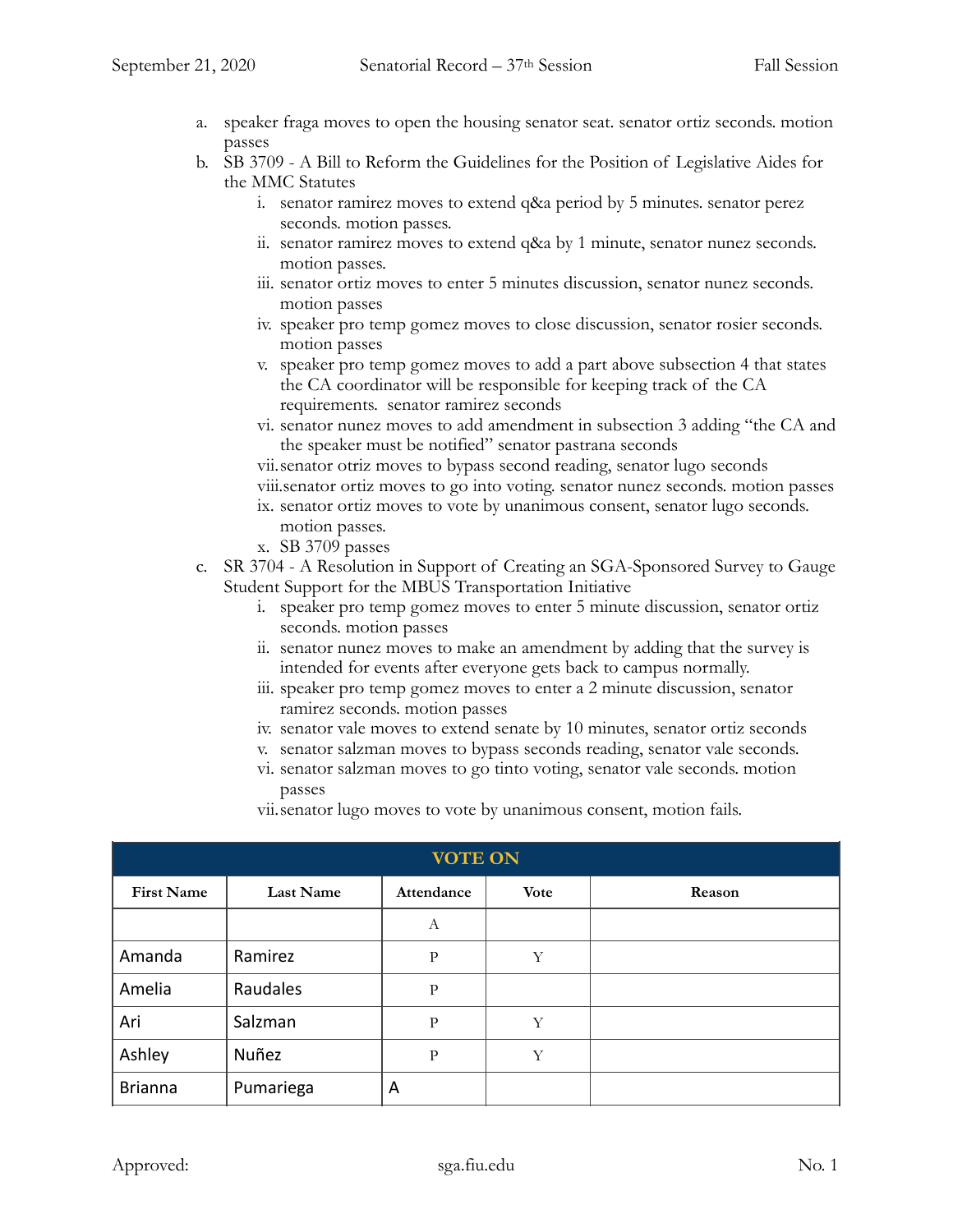| Bryan       | Gomez         | $\rm P$               | $\mathbf Y$ |  |
|-------------|---------------|-----------------------|-------------|--|
| Carlos      | Ortiz         | ${\bf P}$             | ${\bf N}$   |  |
| Christian   | Perez         | $\rm P$               | $\mathbf Y$ |  |
| Cristhofer  | Lugo          | ${\bf p}$             | $\mathbf Y$ |  |
| Cristina    | Vale          | $\rm P$               | $\mathbf Y$ |  |
| Damian      | <b>Badia</b>  | $\rm P$               |             |  |
| David       | Torrens       | $\boldsymbol{A}$      | $\mathbf Y$ |  |
| Elisabeth   | Nylander      | $\rm P$               | $\mathbf Y$ |  |
| Giacomo     | Natteri       | $\rm P$               | $\mathbf Y$ |  |
| Ha          | Le            | $\boldsymbol{\rm{A}}$ |             |  |
| Hiba        | Khalil        | $\rm P$               | $\mathbf Y$ |  |
| Isabela     | Llop          | $\rm P$               |             |  |
| Ivette      | <b>Borges</b> | $\rm P$               | $\mathbf Y$ |  |
| James       | Magee         | $\rm P$               |             |  |
| Janelle     | Fraga         | $\rm P$               | $\mathbf Y$ |  |
| Jocelyn     | Correa        | ${\bf P}$             | $\mathbf Y$ |  |
| Jordan      |               |                       |             |  |
| Morejon     | Castelli      | ${\bf P}$             | $\mathbf Y$ |  |
| Julio       | <b>Burgos</b> | ${\bf P}$             | $\mathbf Y$ |  |
| Kamila      | Fernandez     | ${\bf P}$             |             |  |
| Karla Sofia | Perez         | $\rm P$               |             |  |
| Kristina    | Kuhdiakova    | Ρ                     | Υ           |  |
| Marilyn     | Gonzalez      | $\, {\bf p}$          |             |  |
| Nicholas    | Pastrana      | $\rm P$               | $\mathbf Y$ |  |
| Nitya       | Ramalingam    | $\, {\bf p}$          | $\mathbf Y$ |  |
| Rafael      | Vasquez       | $\rm P$               | $\mathbf Y$ |  |
| Salma       | Atassi        | $\rm P$               | $\mathbf Y$ |  |
| Sandro      | Alvarez       | $\rm P$               | ${\bf N}$   |  |
| Sergio      | Reyes         | ${\bf p}$             |             |  |
| Shahnawaz   | Rafi          | $\rm P$               |             |  |